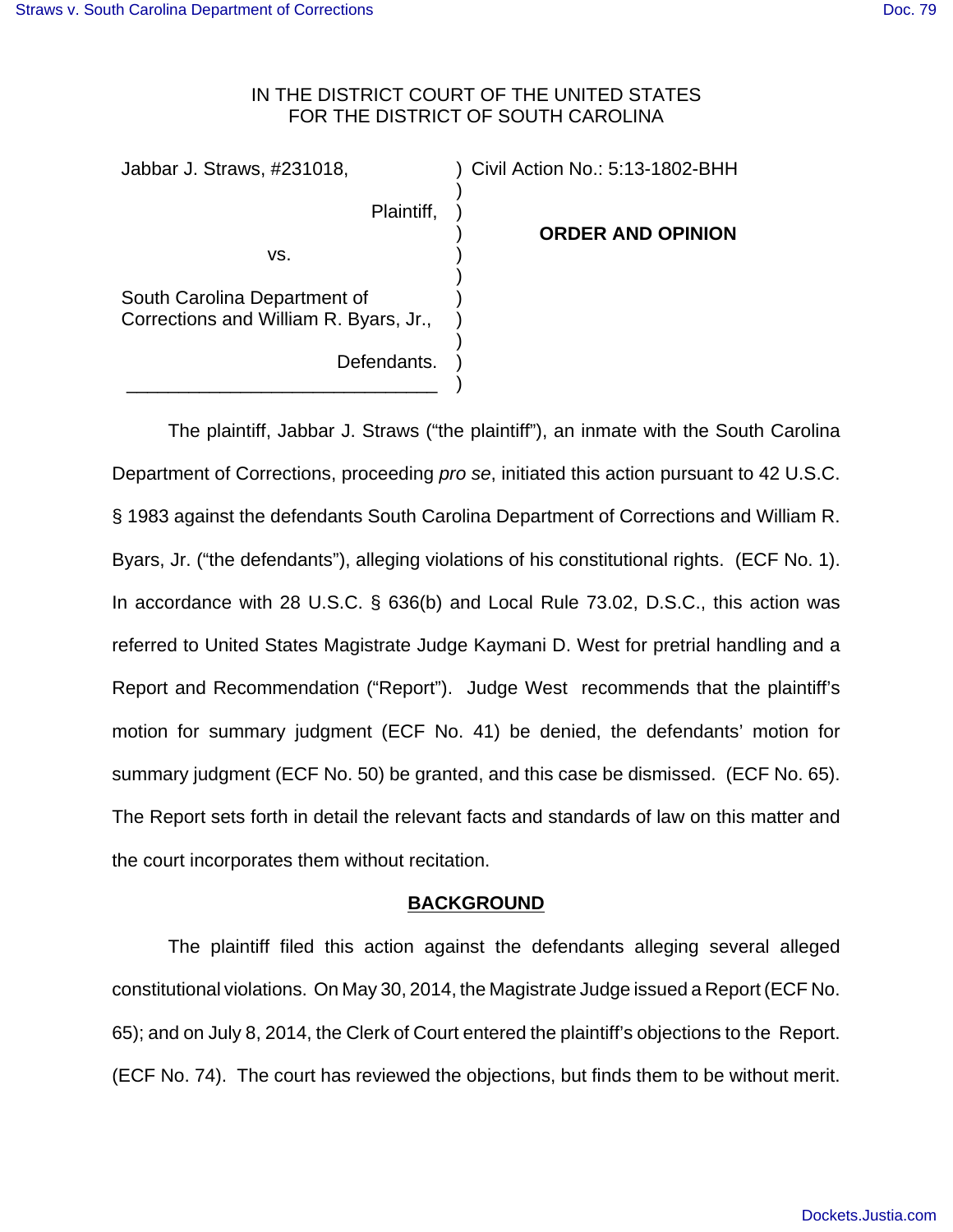Therefore, it will enter judgment accordingly.

#### **STANDARD OF REVIEW**

The Magistrate Judge makes only a recommendation to the court. The recommendation has no presumptive weight. The responsibility to make a final determination remains with the court. *Mathews v. Weber*, 423 U.S. 261, 270–71, 96 S. Ct. 549, 46 L.Ed.2d 483 (1976). The court is charged with making a *de novo* determination of those portions of the Report to which specific objection is made, and the court may accept, reject, or modify, in whole or in part, the recommendation of the Magistrate Judge, or recommit the matter with instructions. 28 U.S.C. § 636(b)(1). However, the court need not conduct a *de novo* review when a party makes only "general and conclusory objections that do not direct the court to a specific error in the magistrate's proposed findings and recommendations." *Orpiano v. Johnson*, 687 F.2d 44, 47 (4th Cir.1982). In the absence of a timely filed, specific objection, the Magistrate Judge's conclusions are reviewed only for clear error. *See Diamond v. Colonial Life & Accident Ins. Co.*, 416 F.3d 310, 315 (4th Cir.2005).

#### **DISCUSSION**

The plaintiff's objections generally consist of nothing more than conclusory allegations, meritless contentions, and arguments already addressed and rejected by the Magistrate Judge in her comprehensive and well-reasoned Report. Because the court agrees with the Magistrate Judge's cogent analysis of these issues, with just one exception, it need not discuss the same issues for a second time here. Therefore, the court overrules the plaintiff's objections.

As noted in the Report, "Defendants argue that Plaintiff's negligence claim against